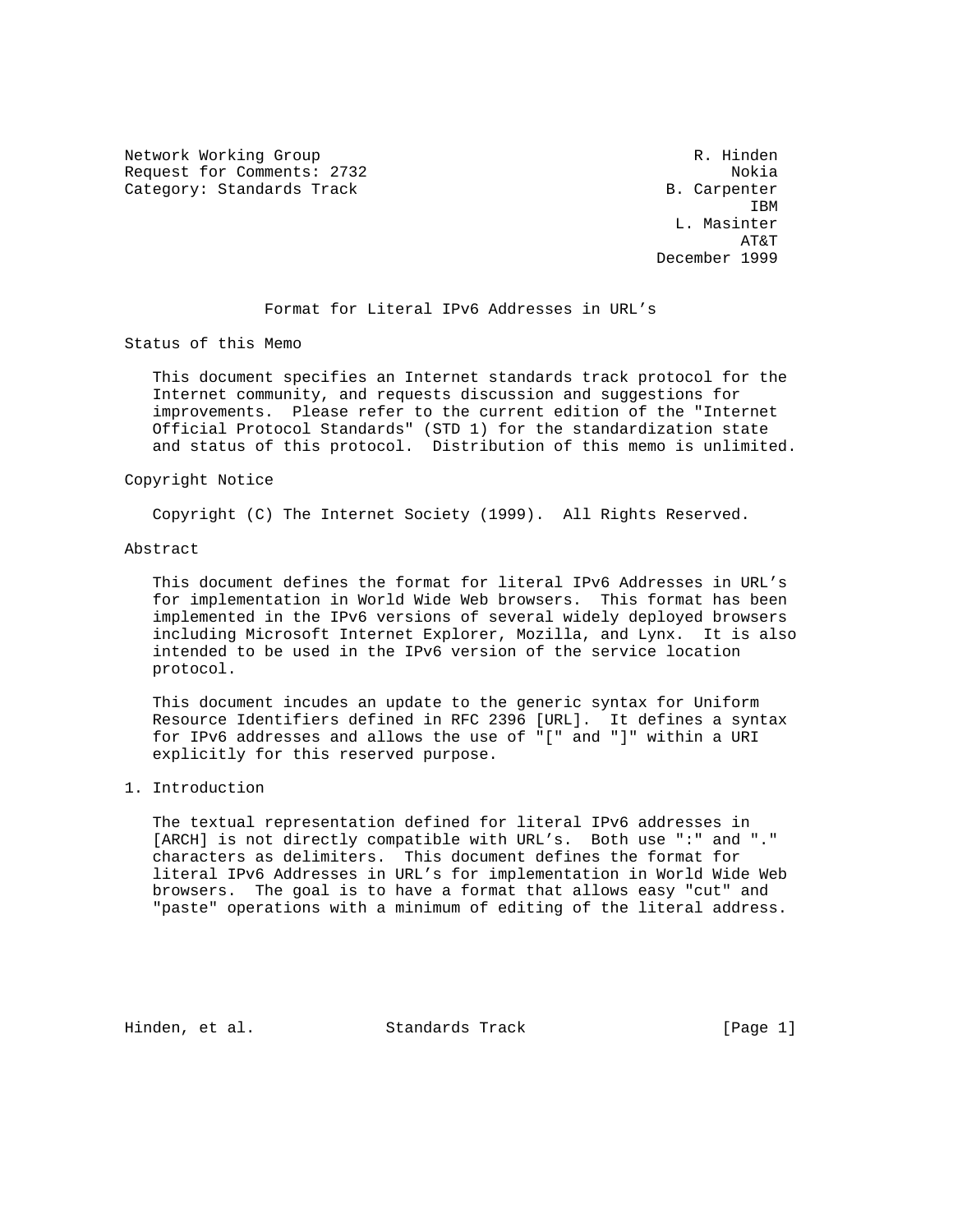The format defined in this document has been implemented in the IPv6 versions of several widely deployed browsers including Microsoft Internet Explorer, Mozilla, and Lynx. It is also intended to be used in the IPv6 version of the service location protocol.

1.1 Requirements

 The keywords MUST, MUST NOT, REQUIRED, SHALL, SHALL NOT, SHOULD, SHOULD NOT, RECOMMENDED, MAY, and OPTIONAL, if and where they appear in this document, are to be interpreted as described in [KEYWORDS].

 World Wide Web browsers SHOULD implement the format of IPv6 literals in URL's defined in this document. Other types of applications and protocols that use URL's MAY use this format.

2. Literal IPv6 Address Format in URL's Syntax

 To use a literal IPv6 address in a URL, the literal address should be enclosed in "[" and "]" characters. For example the following literal IPv6 addresses:

 FEDC:BA98:7654:3210:FEDC:BA98:7654:3210 1080:0:0:0:8:800:200C:4171 3ffe:2a00:100:7031::1 1080::8:800:200C:417A ::192.9.5.5 ::FFFF:129.144.52.38 2010:836B:4179::836B:4179

would be represented as in the following example URLs:

 http://[FEDC:BA98:7654:3210:FEDC:BA98:7654:3210]:80/index.html http://[1080:0:0:0:8:800:200C:417A]/index.html http://[3ffe:2a00:100:7031::1] http://[1080::8:800:200C:417A]/foo http://[::192.9.5.5]/ipng http://[::FFFF:129.144.52.38]:80/index.html http://[2010:836B:4179::836B:4179]

3. Changes to RFC 2396

 This document updates the generic syntax for Uniform Resource Identifiers defined in RFC 2396 [URL]. It defines a syntax for IPv6 addresses and allows the use of "[" and "]" within a URI explicitly for this reserved purpose.

Hinden, et al. Standards Track [Page 2]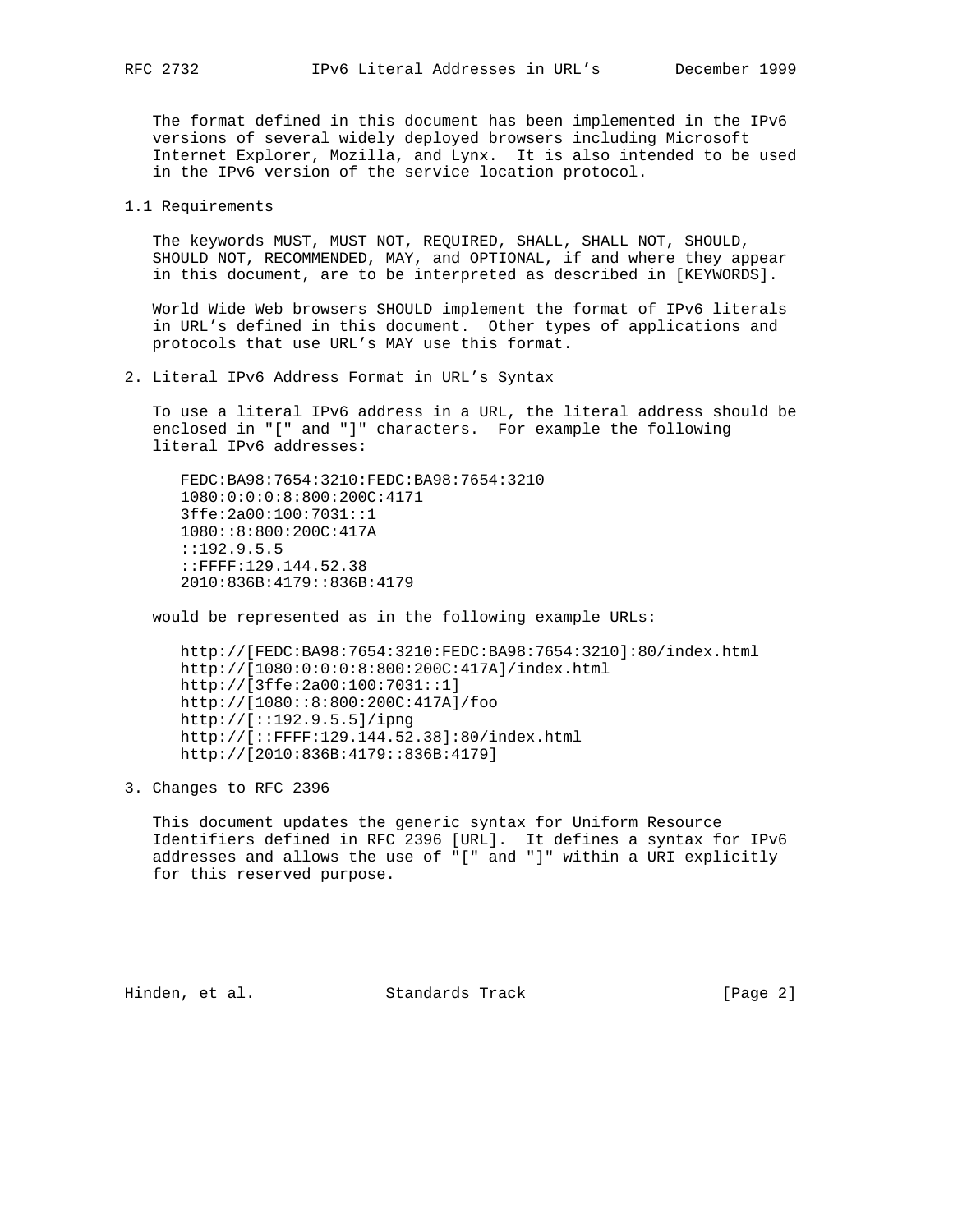The following changes to the syntax in RFC 2396 are made: (1) change the 'host' non-terminal to add an IPv6 option:

host = hostname | IPv4address | IPv6reference ipv6reference = "[" IPv6address "]"

where IPv6address is defined as in RFC2373 [ARCH].

 (2) Replace the definition of 'IPv4address' with that of RFC 2373, as it correctly defines an IPv4address as consisting of at most three decimal digits per segment.

(3) Add "[" and "]" to the set of 'reserved' characters:

 reserved = ";" | "/" | "?" | ":" | "@" | "&" | "=" | "+" | "\$" | "," | "[" | "]"

and remove them from the 'unwise' set:

unwise  $= "{ " | " | " | " | " | " | " | "$ 

4. Security Considerations

 The use of this approach to represent literal IPv6 addresses in URL's does not introduce any known new security concerns.

5. IANA Considerations

None.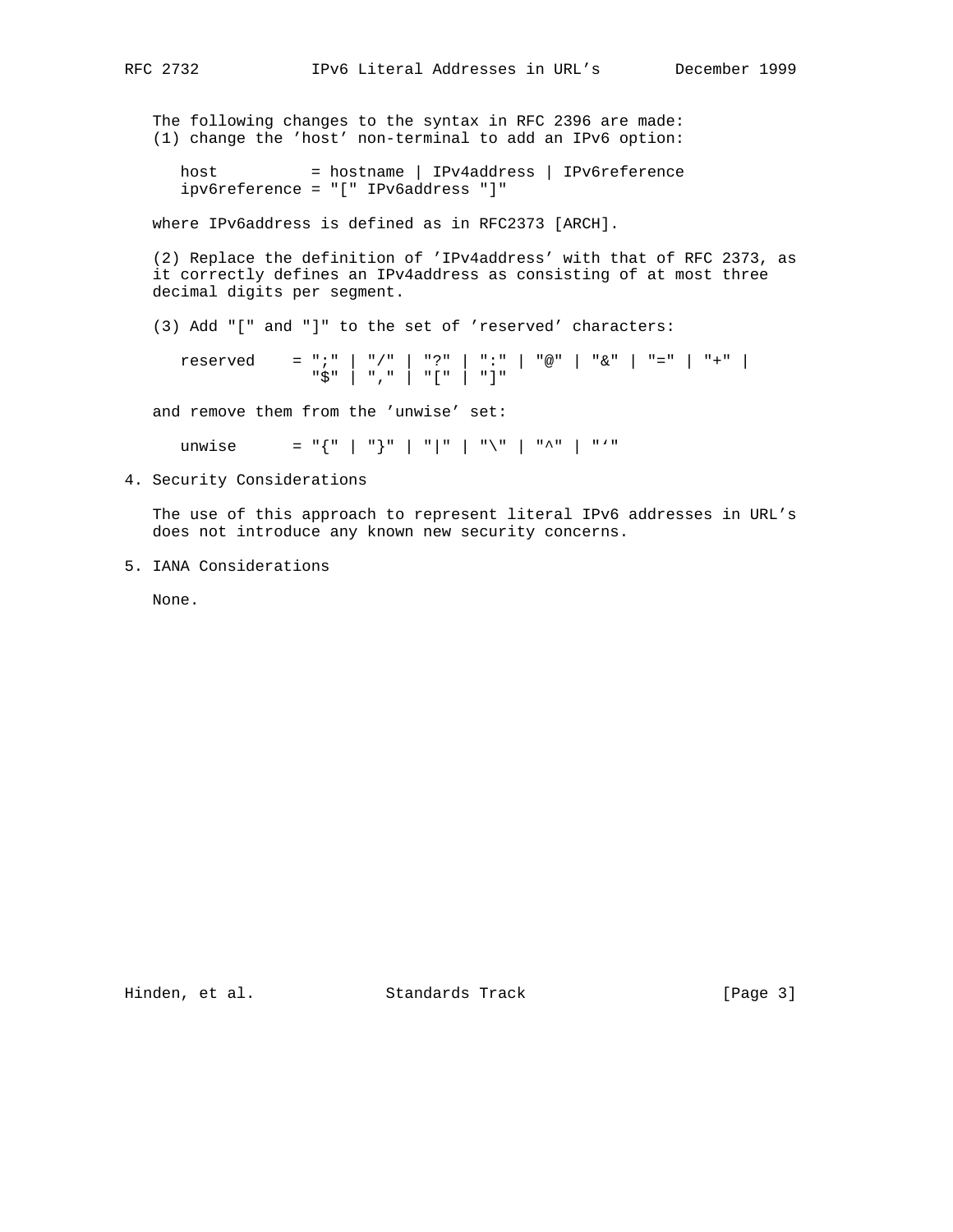6. Authors' Addresses

 Robert M. Hinden Nokia 313 Fairchild Drive Mountain View, CA 94043 USA

 Phone: +1 650 625 2004 EMail: hinden@iprg.nokia.com Web: http://www.iprg.nokia.com/˜hinden

 Brian E. Carpenter IBM iCAIR, Suite 150 1890 Maple Avenue Evanston IL 60201 USA

EMail: brian@icair.org

 Larry Masinter AT&T Labs 75 Willow Road Menlo Park, CA 94025

 EMail: LMM@acm.org Web: http://larry.masinter.net

- 7. References
	- [ARCH] Hinden, R. and S. Deering, "IP Version 6 Addressing Architecture", RFC 2373, July 1998.
	- [STD-PROC] Bradner, S., The Internet Standards Process -- Revision 3, BCP 9, RFC 2026, October 1996.
	- [URL] Fielding, R., Masinter, L. and T. Berners-Lee, "Uniform Resource Identifiers: Generic Syntax", RFC 2396, August 1998.

Hinden, et al. Standards Track [Page 4]